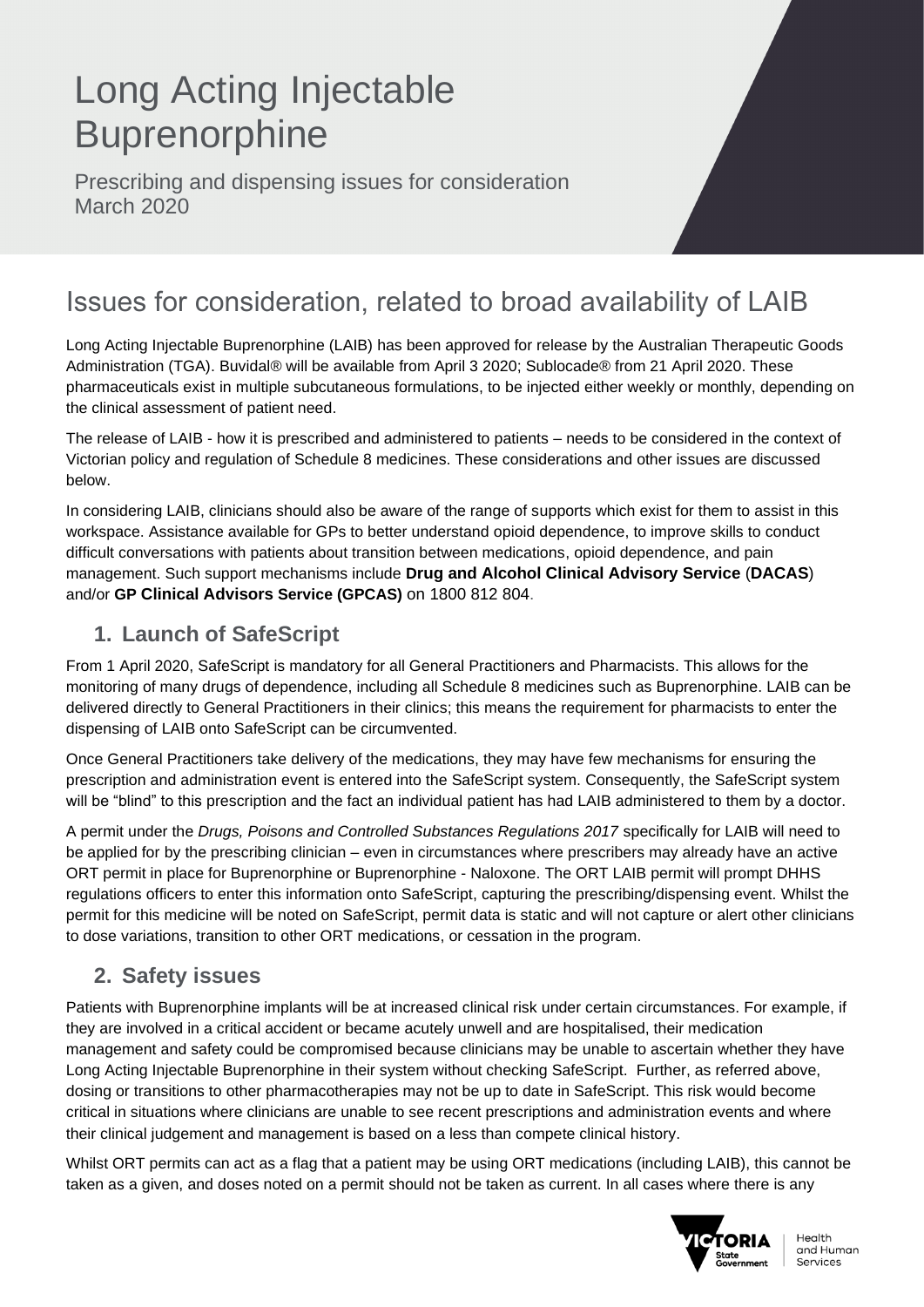doubt, clinicians should be aware of their responsibility to verify medicines prescribed and current doses. Currently, where an acute medical event occurs and clinicians are unable to verify medication used and dosing, a conservative clinical approach is taken until details can be verified. This approach is recommended in clinical guidance developed for LAIB and accords with current custom and practice.

When assessing clients for treatment with LAIB, clinicians should note their responsibility to assess for those likely to continue to use drugs recreationally or sporadically, and for whom abstinence is not a realistic treatment goal. In cases where patients are assessed as likely to continue to use other drugs, this may foreshadow risks related to central nervous depression and potentially toxicity or overdose.

# **3. Financial considerations**

Concerns about costs to the patient of administering ORT- as allowed for s100 pharmaceuticals under the PBS have been broadly expressed. The out-of-pocket cost of daily administration of ORT has been identified as a barrier to access for some vulnerable patient groups in Victoria. A medicine which can be delivered directly to a clinic, and administered to the patient there, may remove this barrier to access for many patients. Pharmacy administration fees for s100 medications, including ORT, remain beyond the remit of the state government.

As these new products are introduced to the Victorian market the application and financial impost of administration fees will likely impact on the choices made by clients. Accepting this reality, it is likely that market forces will provide some regulation of these costs as building viable business models will predicate finding a balance between covering delivery and dispensing costs and setting prices at a level likely to attract patients for treatment.

There are risks associated with patients who are already stable on ORT, who may choose to deliberately destabilise in order to access a perceived cheaper therapeutic model of care. It is important that clinicians are aware of these incentives when having discussions around transitioning patients between medications. Supports exist for clinicians to have difficult conversations, and to consider appropriate medications for ORT. See above.

## **4. Skills requirements**

LAIB is an additional pharmaceutical for ORT. The current skills requirements for GPs before prescribing ORT remain in place, that is clinicians are required to complete *95513 - Medication Assisted Treatment for Opioid Dependence (MATOD) Module 1 - Safer Opioid Prescribing* and *179438 - Medication Assisted Treatment for Opioid Dependence (MATOD) - Module 2*.

To administer the long acting injectable depot requires additional skills and knowledge. At the current time, clinicians can build their understanding of how to administer the injectable by viewing the training provided by the pharmaceutical companies and reading the clinical guidance provided by the Department of Health and Human Services on the [health.vic](https://www2.health.vic.gov.au/alcohol-and-drugs/aod-treatment-services/pharmacotherapy-for-aod-treatment) website [<https://www2.health.vic.gov.au/alcohol-and-drugs/aod-treatment](https://www2.health.vic.gov.au/alcohol-and-drugs/aod-treatment-services/pharmacotherapy-for-aod-treatment)[services/pharmacotherapy-for-aod-treatment>](https://www2.health.vic.gov.au/alcohol-and-drugs/aod-treatment-services/pharmacotherapy-for-aod-treatment).

# **5. Schedule 8 storage requirements**

Schedule 8 medicines, including Buprenorphine, have restrictions and permit requirements for the possession, storage, use, and recording of transactions. Responsibility for compliance with these regulatory requirements sits with the permit holder. The medicines can be supplied to an individual clinician - who holds an individual permit - or to the health service – holding a health services permit (HSP). Both permit types are issued under the *Drugs, Poisons and Controlled Substances Act (1981) (Vic)*.

## **Health Services Permit holders (HSP)**

Where an HSP is applicable (e.g. hospitals, larger primary health clinics, or clinics with changing staff), possession, storage, use, recording of transactions and compliance with other requirements are primarily the responsibility of the HSP holder with the manner in which compliance is to be achieved detailed within the conditions of the HSP and in the online form most recently completed by the permit holder when obtaining, reviewing or amending the HSP for that health service.

Whilst these requirements will be similar to those contained in the requlations, the most recently completed online form might contain requirements that are more specific or additional to regulatory requirements. The most recently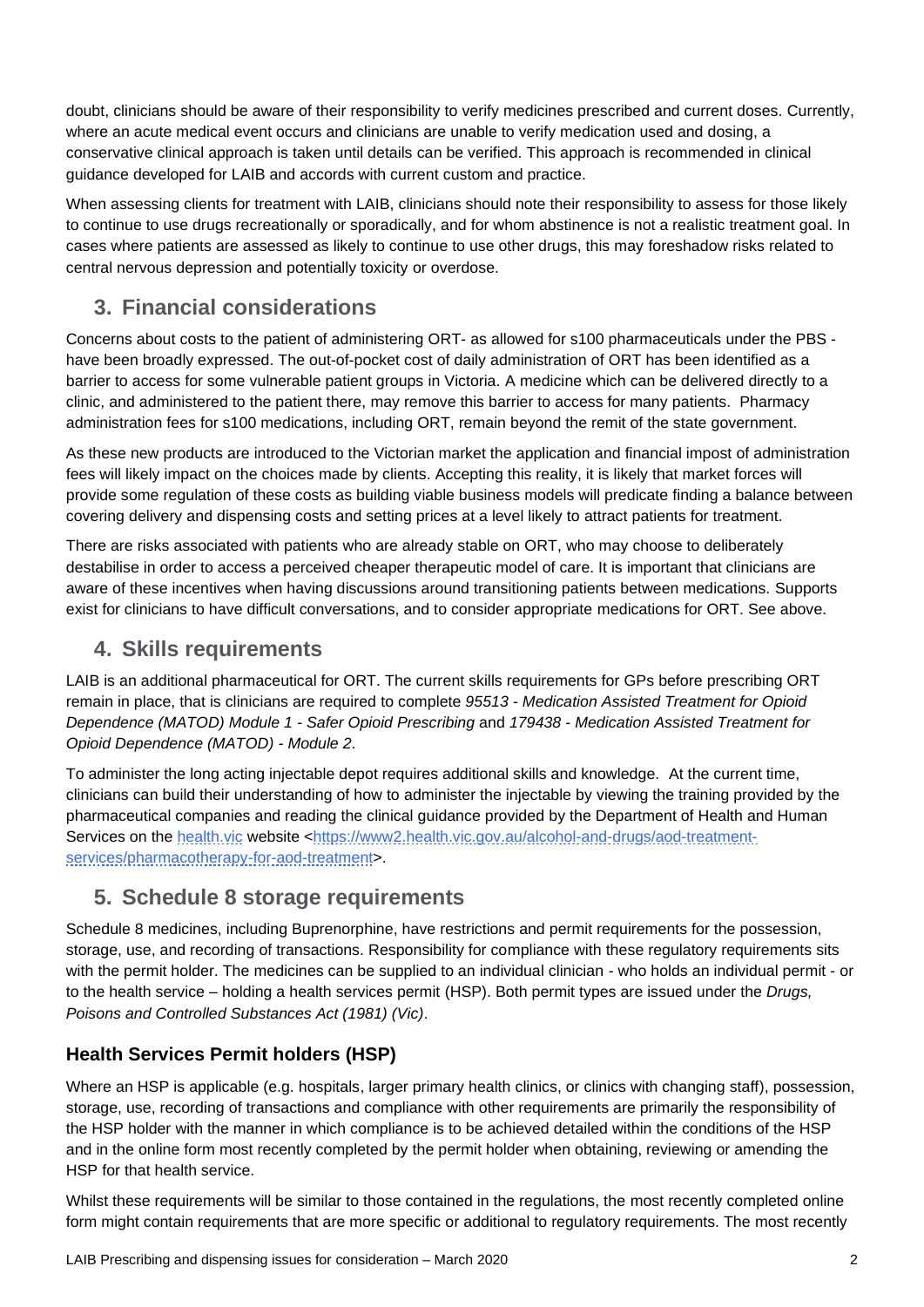completed online form, which is commonly controlled by the Director of Nursing or Director of Pharmacy, should be available for perusal by relevant staff. In some cases, it may be available on a hospital's intranet.

## **Health practitioner's in private practice**

Where a registered health practitioner is not practising under the auspices of an HSP, compliance of the manner in which scheduled poisons are obtained, possessed, used, recorded and destroyed will be the sole responsibility of the health practitioner to whom the scheduled poisons were supplied.

# **6. LAIB Delivery system(s)**

The delivery systems described below should be read in conjunction with two documents which have been uploaded to the Victorian Heath Website:

- *i. Policy for maintenance Pharmacotherapy for Opioid Dependence – Summary of changes related to the use of long acting injectable buprenorphine for opioid dependence*, and
- *ii. Brief clinical guidelines for use of depot Buprenorphine (Buvidal® and Sublocade®) in the treatment of opioid dependence*

Both documents are uploaded to: <https://www2.health.vic.gov.au/public-health/drugs-and-poisons>

## **Pharmacy based delivery**

- Pharmacies can order LAIB via the appropriate wholesaler
- Pharmacies can make arrangements to deliver (to clinic or individual clinicians) LAIB dispensed for individual patients
- Individual prescribers/clinicians can receive LAIB medicine deliveries for patients scheduled for administration, by arrangement with the pharmacy.
- In order to facilitate a pharmacy delivering (dispensing these medications) patients will need to present a valid script to the pharmacy and pay any dispensing fee to the pharmacy as agreed (these fees are often much less that the daily \$5 dispensing fee associated with other pharmacotherapy)
- The pharmacy will, subsequent to payment, arrange for the LAIB to be delivered to or picked up by the clinician
- If the dose is not administered as planned to the named patient, this medication will need to be returned or arrangement made for the pharmacy to pick up the medication for the pharmacy to manage according to Schedule 8 medication storage and record keeping processes.

## **NB. This medication must not be dispensed to patients under any circumstance; significant clinical risks exists if the medication were to be self-administered (see brief clinical guidance documents for details on this warning)**

### **Individual prescribers**

- Accredited Opioid Replacement Therapy (ORT) prescribers, that is, General Practitioners (GP) and Nurse Prescribers (NP) who have undertaken the accredited ORT training program in Victoria are able to order, store and administer LAIB.
- To be able to order LAIB, prescribers will need to open an account with the appropriate distributor for each medication
- Compliant Schedule 8 record keeping processes and storage must be implemented and maintained, by the individual prescriber

**NB The need for a compliant safe fridge only refers to Sublocade***®* **and is required only when the product is likely to be stored longer the seven days after being dispatched from the wholesaler. This can be avoided by management of stock, ordering only stock likely to be used within a sevenday window.**